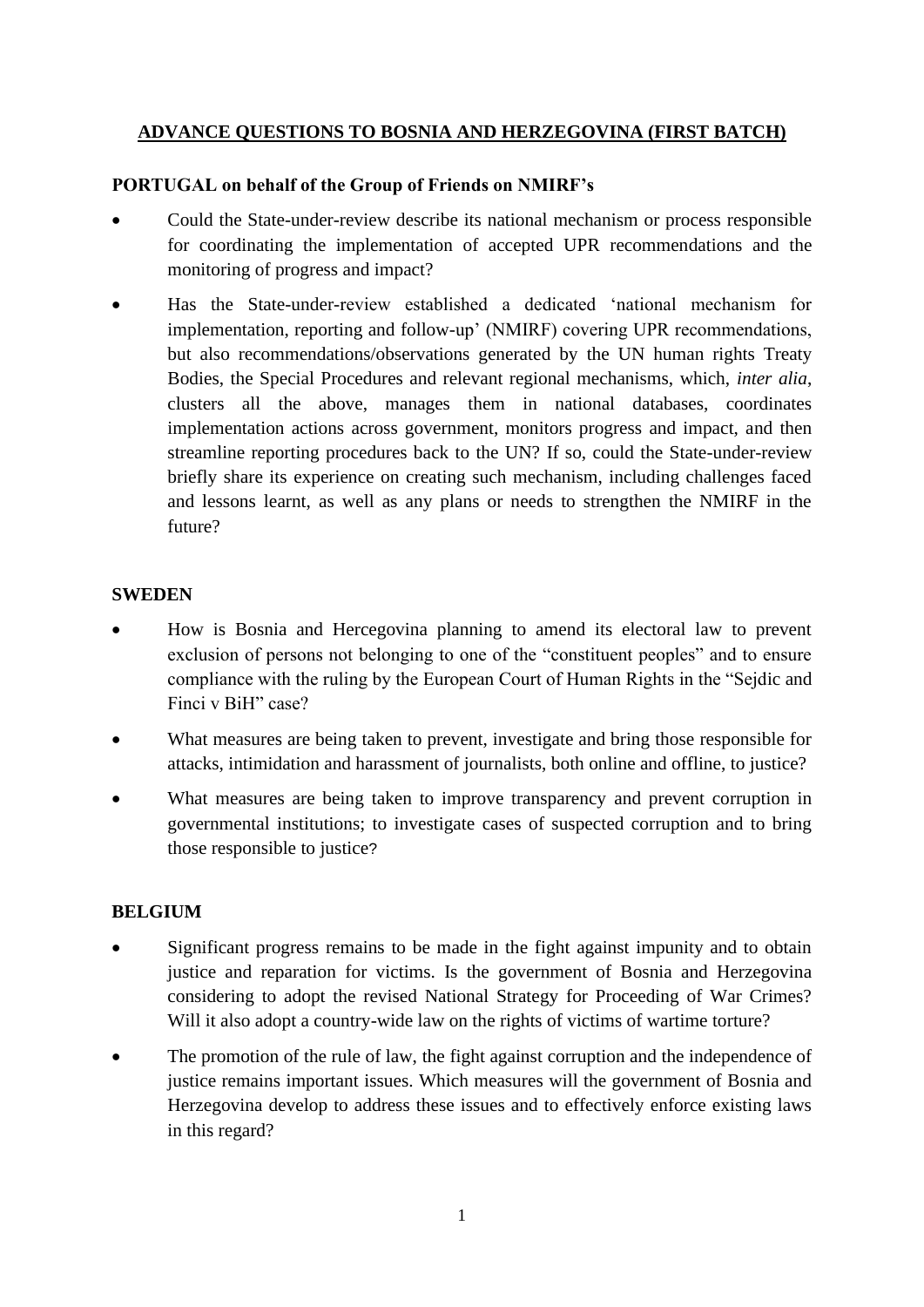- Will the government launch a comprehensive, effective, impartial and independent investigation into the accountability for the murder of David Dagicevic, and initiate independent investigations to determine any wrongdoings by any of the institutions and individuals involved in the initial investigation into the cause of his death?
- Will the government of Bosnia and Herzegovina set up an independent commission, with the powers to make binding recommendations on government entities, to investigate all allegations of brutality, excessive use of force and abuse of authority by security forces against activists and other members of the public in connection to the protests of 25 and 30 December 2018 in Banja Luka?
- Violence against women and girls remains a widespread problem in Bosnia and Herzegovina. Will the government align country-wide the criminal laws, laws on protection from domestic violence and labour laws with the standards set in the Istanbul Convention?

### **LIECHTENSTEIN**

- Liechtenstein recognizes Bosnia and Herzegovina's commitment to international criminal justice, as evidenced by its ratification of the Rome Statute of the International Criminal Court (ICC).
- **What steps has Bosnia and Herzegovina taken to ratify the Kampala Amendments to the Rome Statute on the crime of aggression?**

#### **UNITED KINGDOM OF GREAT BRITAIN AND NORTHERN IRELAND**

- What steps is Bosnia and Herzegovina taking to address outstanding European Court of Human Rights and domestic court judgements to ensure the political participation of all citizens regardless of national and ethnic origin, at all levels of governance, including in Mostar where there have not been municipal elections since 2008?
- What steps will Bosnia and Herzegovina take to urgently end impunity and bring to justice perpetrators of war cimes and other atrocity crimes following the conflict in the 1990s, including by supporting domestic prosecutors' offices, addressing the significant backlog of cases and ensuring uniform standards are applied without discrimination?
- What is Bosnia and Herzegovina doing to ensure a supportive environment for civil society and uphold freedom of expression, peaceful assembly and association?
- Given that different standards can apply at different levels of the country's political system, such as the recent abolition of the death penalty in the Consitution of the Republic Srpska entity, what are Bosnia and Herzegovina's plans to ensure model human rights standards are applied uniformly?